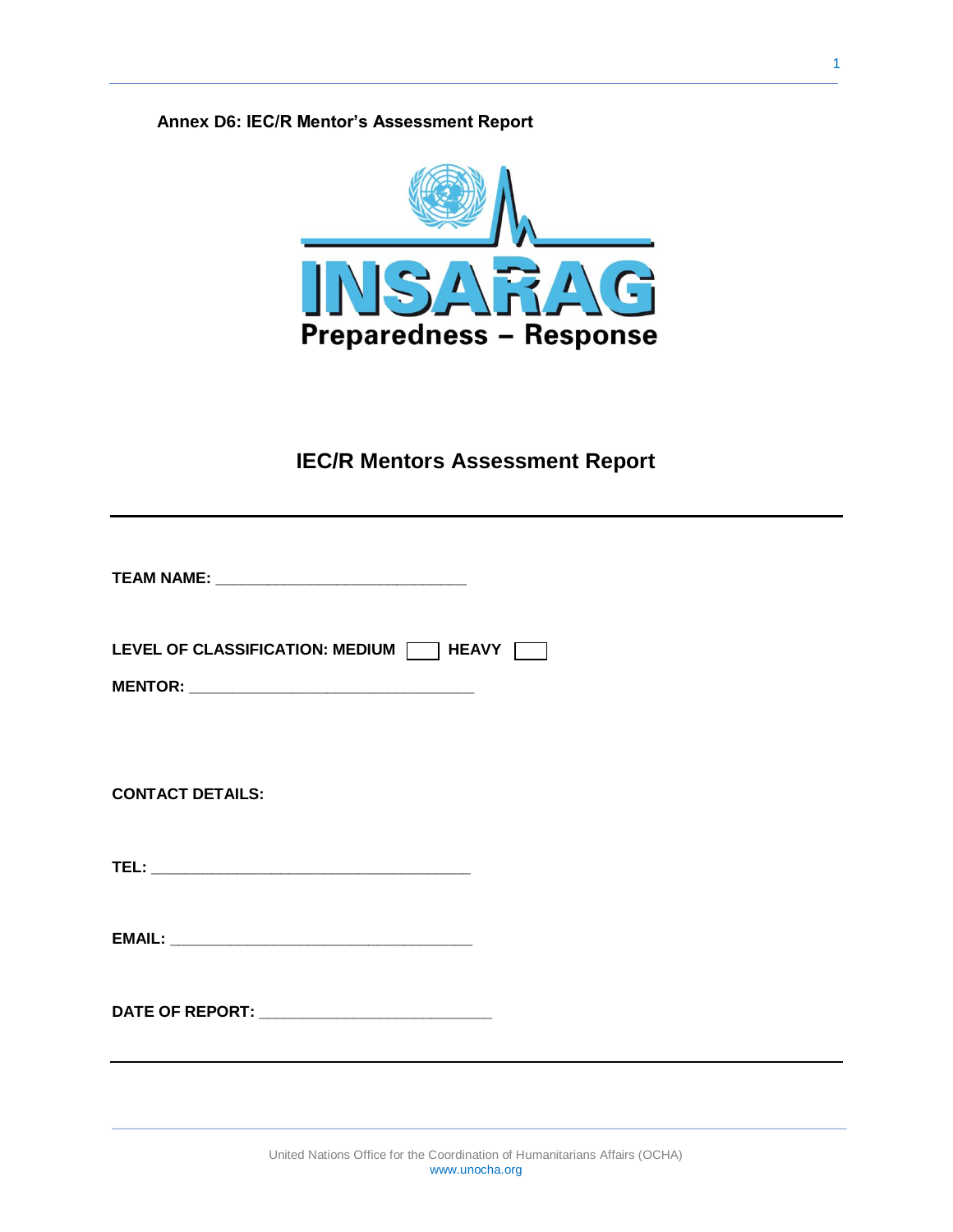#### **Introduction**

- 1. *(Insert USAR team name)* requested *(Insert mentors name)* to facilitate an assessment of its USAR team capacity with the aim of making recommendations for the team to achieve a *(Insert level of classification)* classification/reclassification as per the INSARAG Guidelines and the IEC/R Manual and associated annexes.
- 2. This initial assessment was conducted from *(Insert date from – to)* at *(Insert location)*.

#### **Level of Engagement to Date**

*Provide a brief description on your contact and engagement with the USAR team to date.*

#### **Scope of Assessment**

*Suggested Note for Mentors to Input in this segment:*

*The aim of the mission was to provide a snap-shot to the USAR team name on the current state of preparedness of their international Urban Search and Rescue (USAR) team. The assessment was based on the five components of a USAR team as required by the INSARAG Guidelines which includes Management, Logistics, Search, Rescue and Medical.*

*The Assessment involved a series of interviews with key stakeholders and visited several strategic sites as well as observing a skills demonstration in compiling its findings. The Assessment paid particular attention to the systems and procedures required in accordance with the INSARAG Guidelines on international disaster response mission cycle i.e. Preparedness, Mobilisation, Operations, Demobilisation and Post Mission Activities and also taking reference of the INSARAG IEC/R Checklist of (see Guidance Notes under IEC and IER subcategories – Checklists category.*

## **Findings**

- Management
	- o (Insert here)
- **Training** 
	- o (Insert here)
- **Logistics** 
	- o (Insert here)
- Search & Rescue
	- o (Insert here)
- Medical